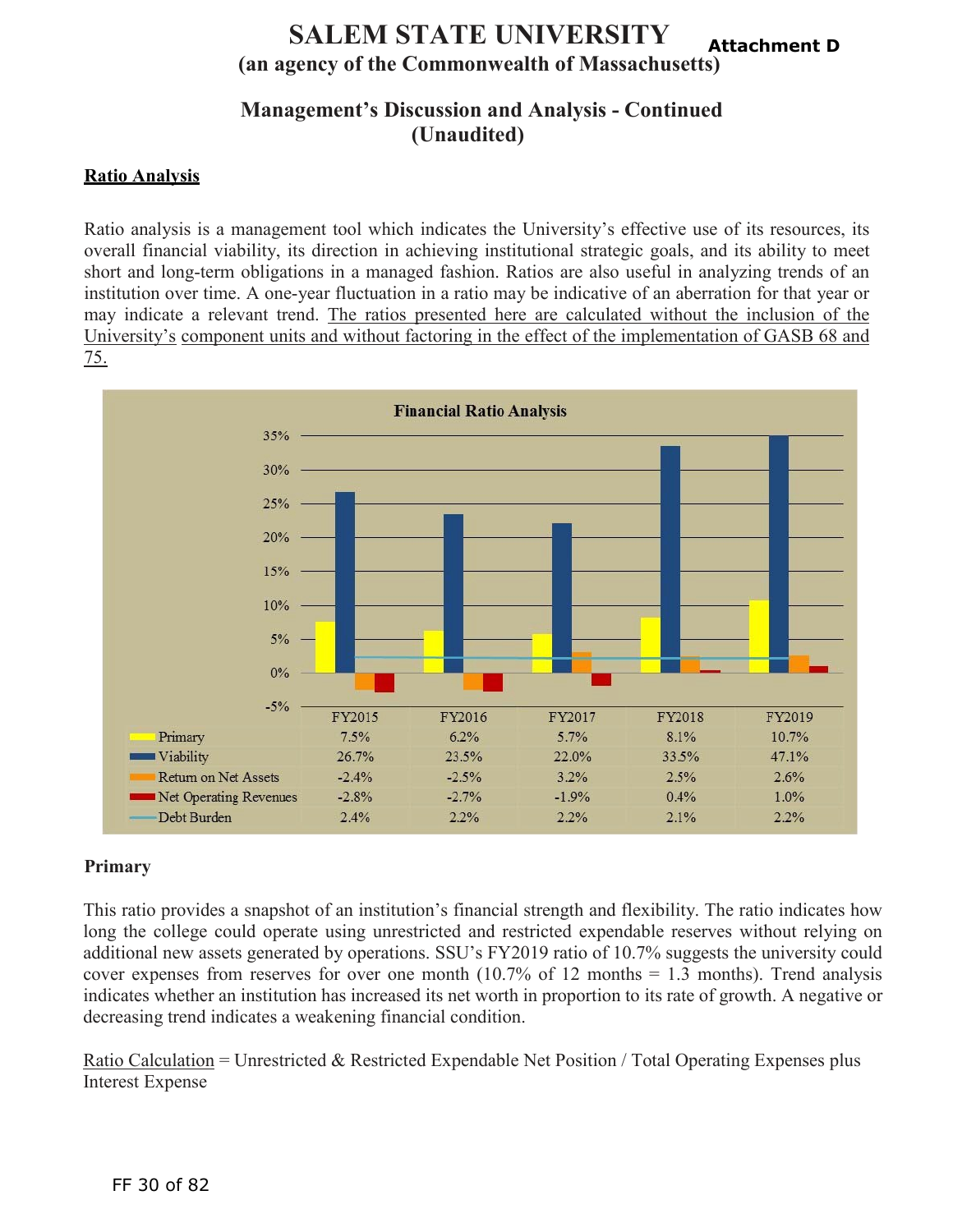#### **SALEM STATE UNIVERSITY (an agency of the Commonwealth of Massachusetts) Attachment D**

# **Management's Discussion and Analysis - Continued (Unaudited)**

### **Viability**

This ratio measures the availability of expendable net assets to pay off long term debt should the university need to settle its obligations as of the balance sheet date. A ratio of 1:1 or greater indicates an institution has sufficient net position to satisfy debt requirements. However, many public institutions can operate effectively at a ratio far less than 1:1. The university's viability ration at FY 2019 grew to 47.1% and has increased 25.1% in the past two years.

Ratio Calculation = Unrestricted & Restricted Expendable Net Position / Total Long-Term Debt

### **Return on Net Assets**

This ratio reports whether an institution's resources are growing and if it is financially better off than in previous years by measuring total economic return. It is important to assess this ratio as a linear trend – an increasing trend indicates an increase in net position and an increased likelihood that the institution is able to set aside financial resources to strengthen future flexibility. Single year events, like a substantial gift or extreme investment performance, can cause significant year-to-year volatility. For the last three fiscal years, the university has had a positive return (2.6% in FY2019, 2.5% for FY2018, and 3.2% for FY2017.)

Ratio Calculation = Increase (Decrease) in Net Position / Beginning of Year Net Position

### **Net Operating Revenues**

This ratio indicates whether operating activities resulted in a surplus or deficit. It measures financial performance by answering the question "Did the university live within its means during a fiscal year?" A positive ratio indicates the university experienced an operating surplus; a continuing decline or pattern of deficits indicates financial problems. In FY2019, Salem State had a positive net operating revenue of 1.0%

Ratio Calculation = Revenue (Loss) before Capital Grants / Adjusted Total Revenues